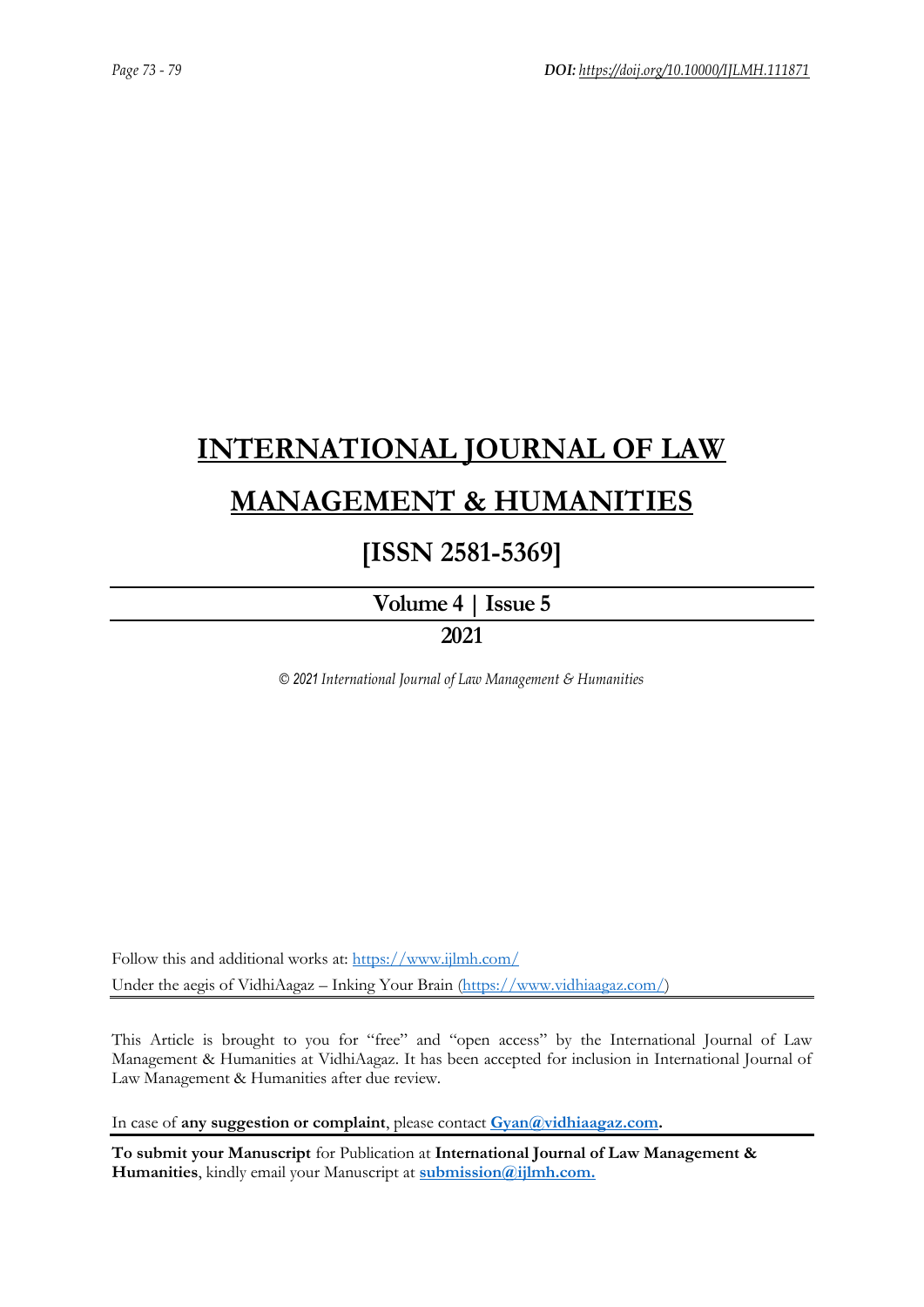# **Analysing the Importance of the Doctrine of Harmonious Construction in the Indian Legal System**

## **HRISHI KAPADIA<sup>1</sup>**

#### **ABSTRACT**

*This paper explains the meaning of the Doctrine of Harmonious Construction and traces its genesis through various landmark cases both pre and post-Independence. It looks into the origins rooted in Latin legal maxims and showcases its various versions of applications through a series of caselaws. The broad scope of the doctrine and various methods in which it has been applied by the Indian Judiciary are highlighted. Furthermore, the relevance of the Doctrine and the fact that it is integral to the functioning of the Indian Legal System is emphasised by pointing out the need for its application and the potential consequences of its non – application.*

# **I. EXPLANATION**

The Doctrine of Harmonious Construction dictates that every provision of every statute should be read in accordance with that particular statute as a whole and all other relevant legislations to prevent misinterpretation or misconstrued application due to lack of coherence and isolated interpretation of the particular section/provision.<sup>2</sup> It further dictates that when the law is to applied by the judiciary, it should be applied in coordination with all applicable provisions to the extent that there is no conflict between the provisions of the law, and in the event of a conflict in the provisions, they should be interpreted and applied in a way so as to not violate the sanctity of either while upholding the spirit and principles of the law. The essence of this doctrine is to respect and adhere to all laws and prevent conflict over or exploitation of any lacunae in the law. All laws must be interpreted in harmony and applied to the matter before the bench in a cohesive manner.

This Doctrine interlinks the maxims of *Generalia Specialibus Non-Derogant,* and *Generalibus Specialia Derogant*

<sup>&</sup>lt;sup>1</sup> Author is a student, India.

<sup>2</sup> https://lexlife.in/2021/02/23/rule-of-harmonious-construction-explained/

<sup>© 2021.</sup> International Journal of [Law Management & Humanities](https://www.ijlmh.com/) [ISSN 2581-5369]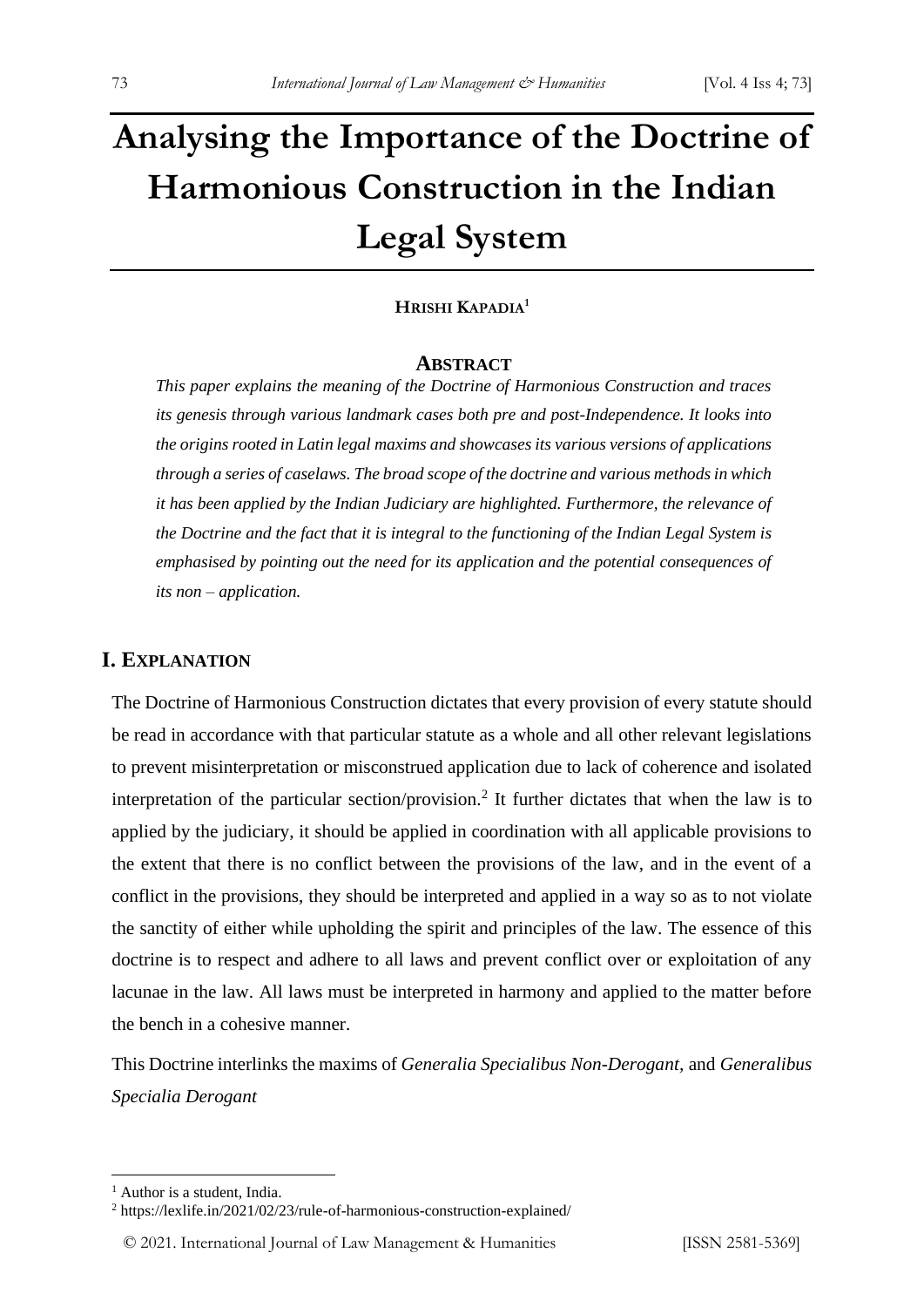- *1. Generalia Specialibus Non – Derogant<sup>3</sup>* means the general statute does not prevail over the specific/special legislation. In a conflict between a general legislation and a specific legislation, the specific legislation shall prevail come time of interpretation and application.
- *2. Generalibus Specialia Derogant<sup>4</sup>* means when there a special provision is applicable on a certain subject matter; the general provisions are nullified to the extent of the specific provision and the latter takes precedence over the general principles.

Therefore, the roots of the Doctrine of Harmonious Construction can be traced to these two maxims when interconnected.

# **II. GENESIS**

This Doctrine's genesis can be traced back to the case of C.P. and Berar Sales of Motor Spirit and Lubricants Taxation Act,  $1938<sup>5</sup>$ . In this case the dispute lay as to whether the respondent was to pay the excise tax to the federal government or sales tax to the provincial government. The 3 Judge Bench of the Federal Court of India reconciled the differences in the relevant entries of the Central List and Provincial List under the Government of India Act 1935 by harmoniously interpreting both provisions so as to not violate either provision. The bench unanimously held that that excise tax was payable to the Central Legislature on the manufacturing of the motor spirits by the company and the sales tax was payable to the Provincial Legislation upon sale of the motor spirits. This ruling harmoniously interpreted both provisions without violating or nullifying the other by applying the Rule of Conciliation which is the precursor to the application of the Doctrine of Harmonious Construction in India.

In the case of Commissioner of Income Tax vs. Hindustan Bulk Carrier<sup>6</sup>, the Supreme Court set the first defining precedent in regards to the Doctrine of Harmonious Construction. In this case there was a dispute regarding the tax levied under Sections  $234 - A$ ,  $234 - B$  and  $234 - C$ of the Income Tax Act, 1961. The Supreme Court laid down the following principles of the Doctrine of Harmonious Construction in the Indian Legal System:

1. "While interpretation of the provisions, the courts need to avoid all circumstances of 'head-on clash' between the provisions. They must be construed harmoniously.

<sup>6</sup> CIT v. Hindustan Bulk Carriers, (2002) 7 SCC 705

<sup>3</sup> https://www.oxfordreference.com/view/10.1093/acref/9780195369380.001.0001/acref-9780195369380-e-835 <sup>4</sup> https://india.lawi.asia/generalibus-specialia-derogant/

<sup>&</sup>lt;sup>5</sup> In re the Central Provinces and Berar Sales of Motor Spirit and Lubricants Taxation Act, 1938 (Central Provinces and Ber, 1938 SCC OnLine PC 41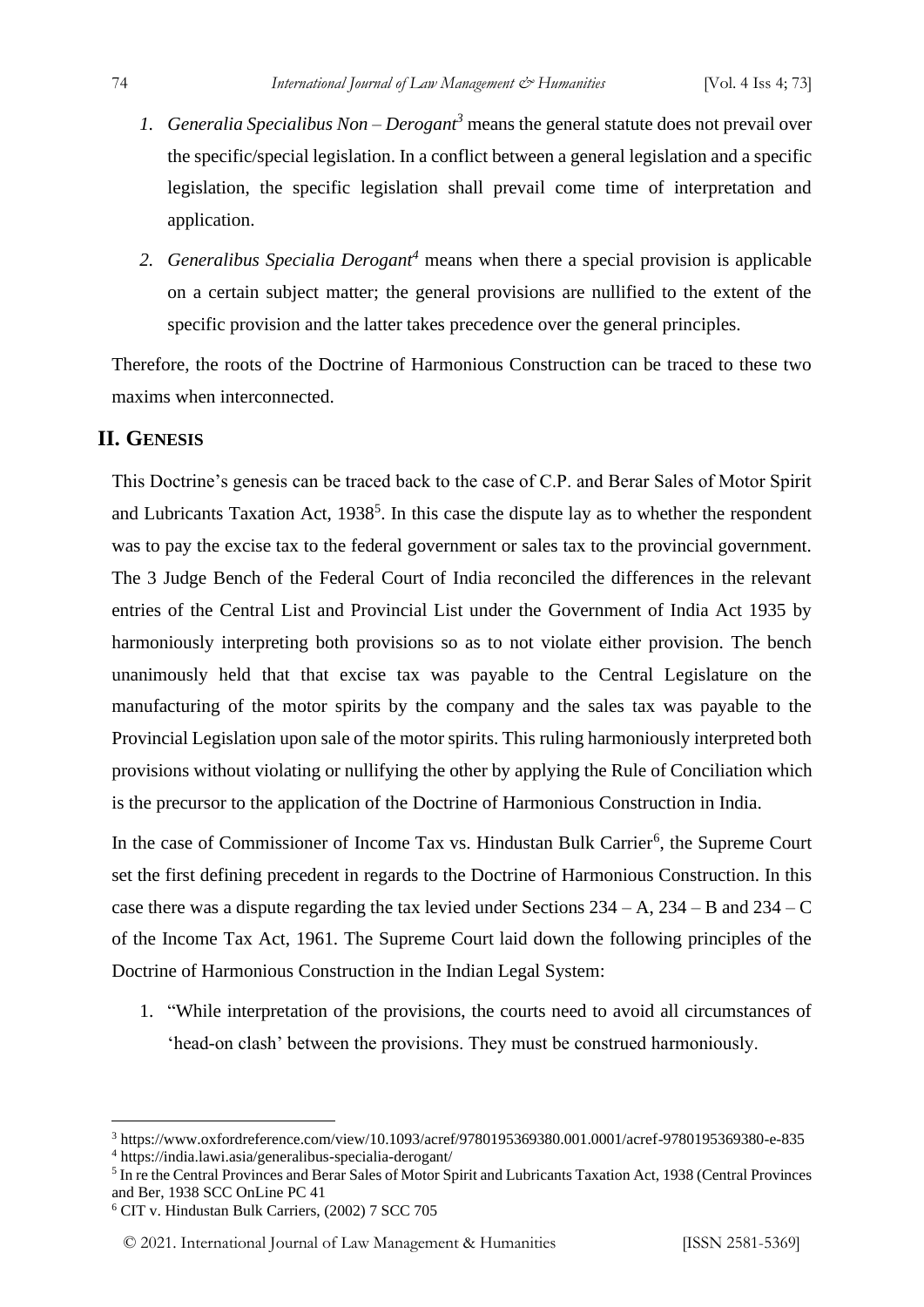- 2. Interpretation by the courts should be done in such a way that one provision does not defeat the other provision unless there seems no possible construction.
- 3. If the situation is so that it becomes impossible to reconcile the provisions in conflict, the courts must decide in such a way that both provisions are given effect.
- 4. Any construction that renders one provision of the statute (or another statute, in case of two different statutes) 'useless lumber' or 'dead letter' should not be given effect. Such construction is not a harmonious construction.
- 5. A harmonious construction is one which does not defeat any other provisions"

Thereafter, these were the principles applied by the judiciary in the case of conflict between provisions or any lacunae in the law which would require such judicial interpretation and application.

#### **III. RELEVANCE**

This doctrine plays a vital role in the adjudication of disputes by the Indian Judiciary. There are a vast amount of legislations in the Indian Legal System and innumerable disputes arising out of the same hence the application of this Doctrine by the judiciary is of vital importance. Though this Doctrine was expressly defined and laid down in the Judgement of Commissioner of Income Tax vs. Hindustan Bulk Carrier, the application can be seen in several landmark judgements before that, both pre – independence and post – independence. Several judgements have applied these principles implicitly and the same is reflected in their interpretation of legislations while adjudicating disputes.

## **1. Venkataramana Devaru v. State of Mysore, 1958<sup>7</sup>**

In this case, the conflict between Article  $25(2)(b)$  and Article  $26(b)$  of the Constitution was called into question.

Article 25(2)(b) states the following; "Nothing in this article shall affect the operation of any existing law or prevent the State from making any law providing for social welfare and reform or the throwing open of Hindu religious institutions of a public character to all classes and sections of Hindus."<sup>8</sup>

Article 26(b) reads as follows; "Subject to public order, morality and health, every religious denomination or any section thereof shall have the right to manage its own affairs in matters

<sup>7</sup> Venkataramana Devaru v. State of Mysore, 1958 AIR 255

<sup>8</sup> Article 25(2)(b), Constitution of India, 1949

<sup>© 2021.</sup> International Journal of [Law Management & Humanities](https://www.ijlmh.com/) [ISSN 2581-5369]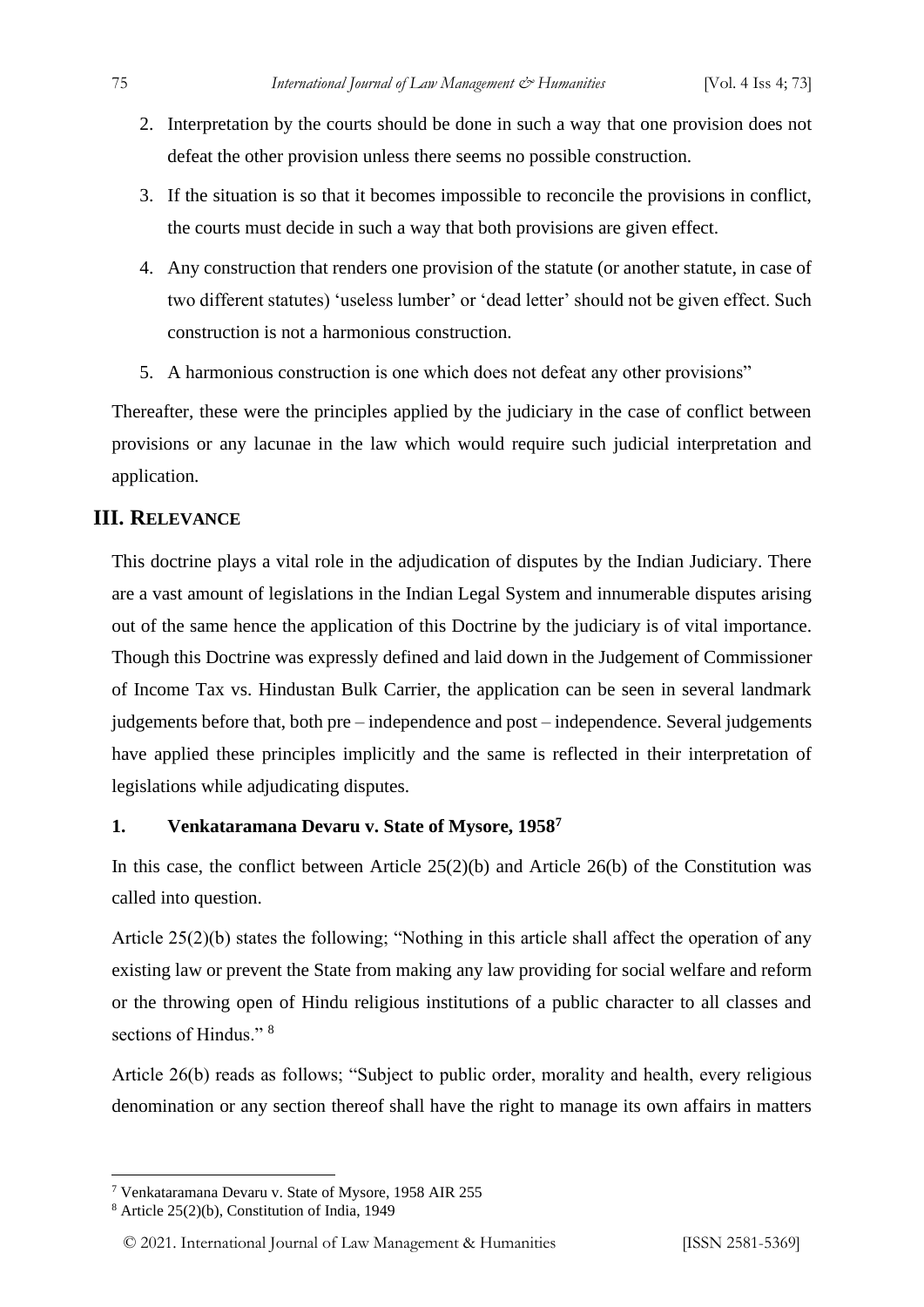of religion."<sup>9</sup>

The dispute lay as to whether a certain temple in Madras could prevent the general public from entering the temple for the performing of certain rituals and exclusively allow a certain sect of Hindus only. The provisions were in direct conflict with each other and the same was reconciled by the constitutional bench of the Supreme Court. The bench believed that upholding Article 25(2)(b) as against Article 26(b) would completely invalidate the latter, alternatively, upholding the latter over the former would invalidate the former only in part and hence the ruling was made in that direction. The court held that the application of Article 25(2)(b) was subject to the provisions of Article 26(b) and thereby the temple was allowed to frame its own regulations and prohibit the general public from attending certain religious ceremonies with the exception of an exclusive sect of Hindus. The temple was open to the general public for all other practices of worship, the limitation/restriction was only in regard to a specific practice of worship and hence the temple was allowed to impose such restriction.

The bench applied the Doctrine of Harmonious Construction expressly while delivering this landmark judgement. This case displays directly conflicting provisions though not prima facie but in the facts of the case the provisions were contradictory and the judiciary upheld one provision to a certain extent over the other, thereby overriding only part of the other provision

#### **2. M. S. M Sharma v. Krishna Sinha, 1958<sup>10</sup>**

In this 1958 case, the dispute lay between Article 19(1)(a) and Article 194(3) of the Indian Constitution. Article 19(1)(a) gives the fundamental right of freedom of speech and expression to all citizens of India<sup>11</sup>. Article 194(3) speaks about the special powers, privileges and immunities of the House of State Legislature and its members<sup>12</sup>.

The litigation arose as a result of certain harsh comments made by a speaker of the Bihar Legislative Assembly against the Chief Minister. This harsh attack was expunged from the official record and transcript of the house proceedings however, the same was subject to public spectatorship and a journalist of the newspaper 'Searchlight' published the expunged parts of the hate speech made by the speaker.

The speaker contended that this publication was violating the privilege of the house as indirectly granted by Article 194(3) of the Constitution and the journalist responded by stating

<sup>9</sup> Article 26(b), Constitution of India, 1949

<sup>10</sup> M.S.M. Sharma v. Sri Krishna Sinha, 1959 Supp (1) SCR 806

<sup>&</sup>lt;sup>11</sup> Article 19(1)(a), Constitution of India, 1949

<sup>12</sup> Article 194(3), Constitution of India, 1949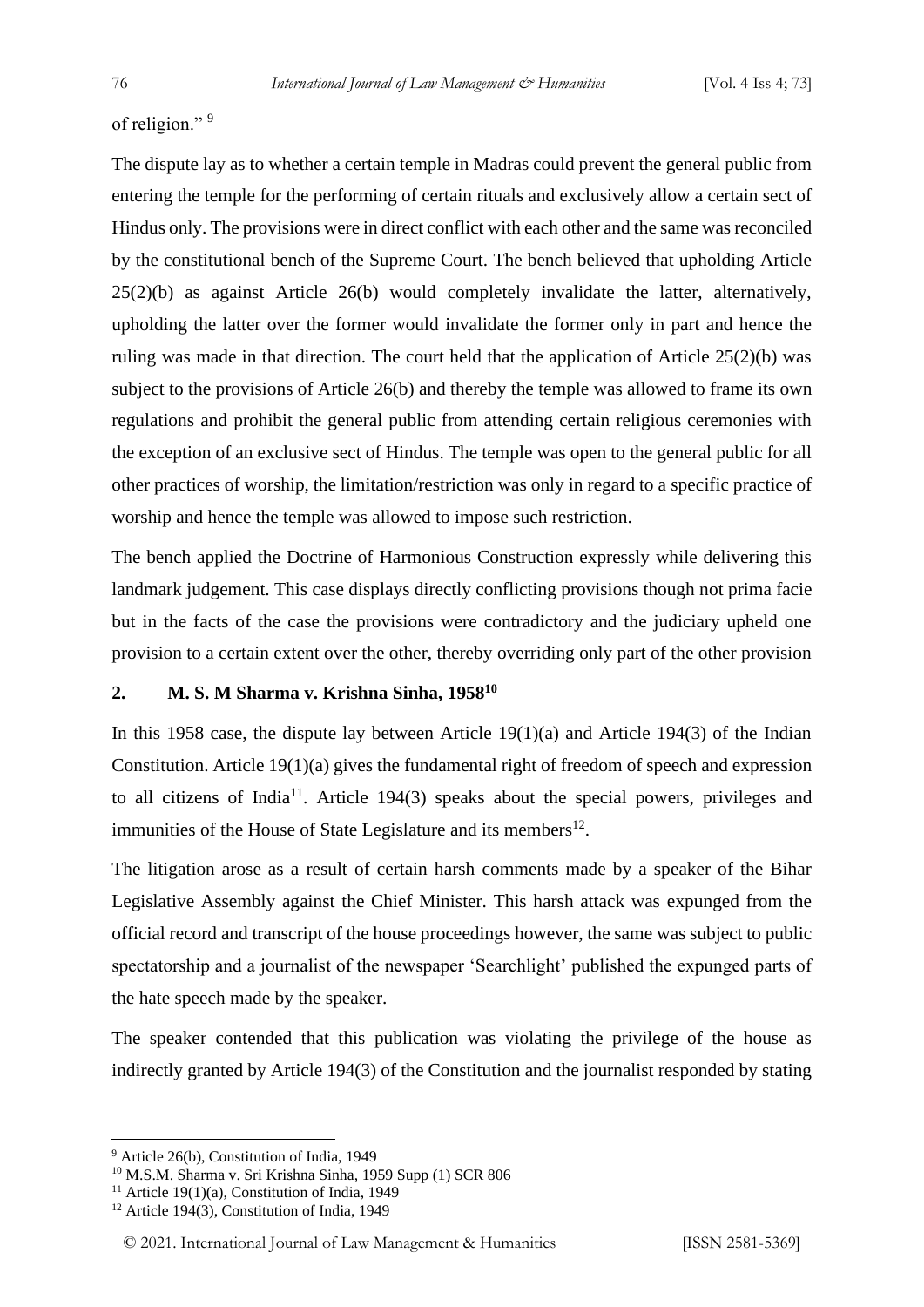he was exercising his right to free speech and expression under Article 19(1)(a) of the Constitution.

The Constitutional Bench of the Supreme Court ruled that the specific provisions of Article 194(3) supersede the general provisions of Article 19(1)(a), applying the maxim of *Generalibus Specialia Derogant.* This ruling is one of the earliest applications of the Doctrine of Harmonious Construction as the judiciary interpreted the legislations in a way to reconcile the conflict created, harmoniously.

In this case, the judiciary applied the doctrine to uphold the special provision over the general provision in respect to the case at hand.

#### **3. Sirsilk Ltd. v. Govt. of Andhra Pradesh, 1964<sup>13</sup>**

The dispute arose between Section 17 and Section 18 of the Industrial Disputes Act, 1947. Section 17 states that the ruling of the Industrial Tribunal shall be published within 30 days of such decision.<sup>14</sup> Section 18 speaks about the parties to the dispute arriving at a settlement and states that such settlement is binding on all concerned parties, that is, the employer and the workmen<sup>15</sup>. The dispute at hand was ruled upon by the Industrial Tribunal but before the ruling could be published, the parties arrived at a mutually agreed upon settlement amongst themselves and sought to prevent the publication of such ruling which awarded a certain compensation, in the interest of maintaining industrial peace.

The Government of Andhra Pradesh contended that they were mandated by law to publish the ruling of the Tribunal. The measure at issue was the fact that the settlement was arrived at after the Tribunal sent its ruling to the concerned authority for publication, a situation which was not covered by the legislation. The 3-judge bench of the Supreme Court held that the settlement arrived at between the parties amongst themselves amicably resolves the dispute which is the very purpose of the litigation before the Tribunal and as Section 18 of the Industrial Disputes Act, 1947 allows such settlement and makes it binding, there is no need to publish the award of the Tribunal.

This exceptional situation allows the judiciary to prevent the publication of the award of the Tribunal as there is no benefit that would arise out of the same as compared to the result of upholding the petitioner's contentions. Therefore, the bench held that applying Section 18 in the matter at hand does not violate the provisions of Section 17 as the issue at hand was only

<sup>&</sup>lt;sup>13</sup> Sirsilk Ltd. v. Government of Andhra Pradesh, AIR 1964 SC 160

<sup>&</sup>lt;sup>14</sup> Section 17, Industrial Disputes Act, 1947

<sup>15</sup> Section 18, Industrial Disputes Act, 1947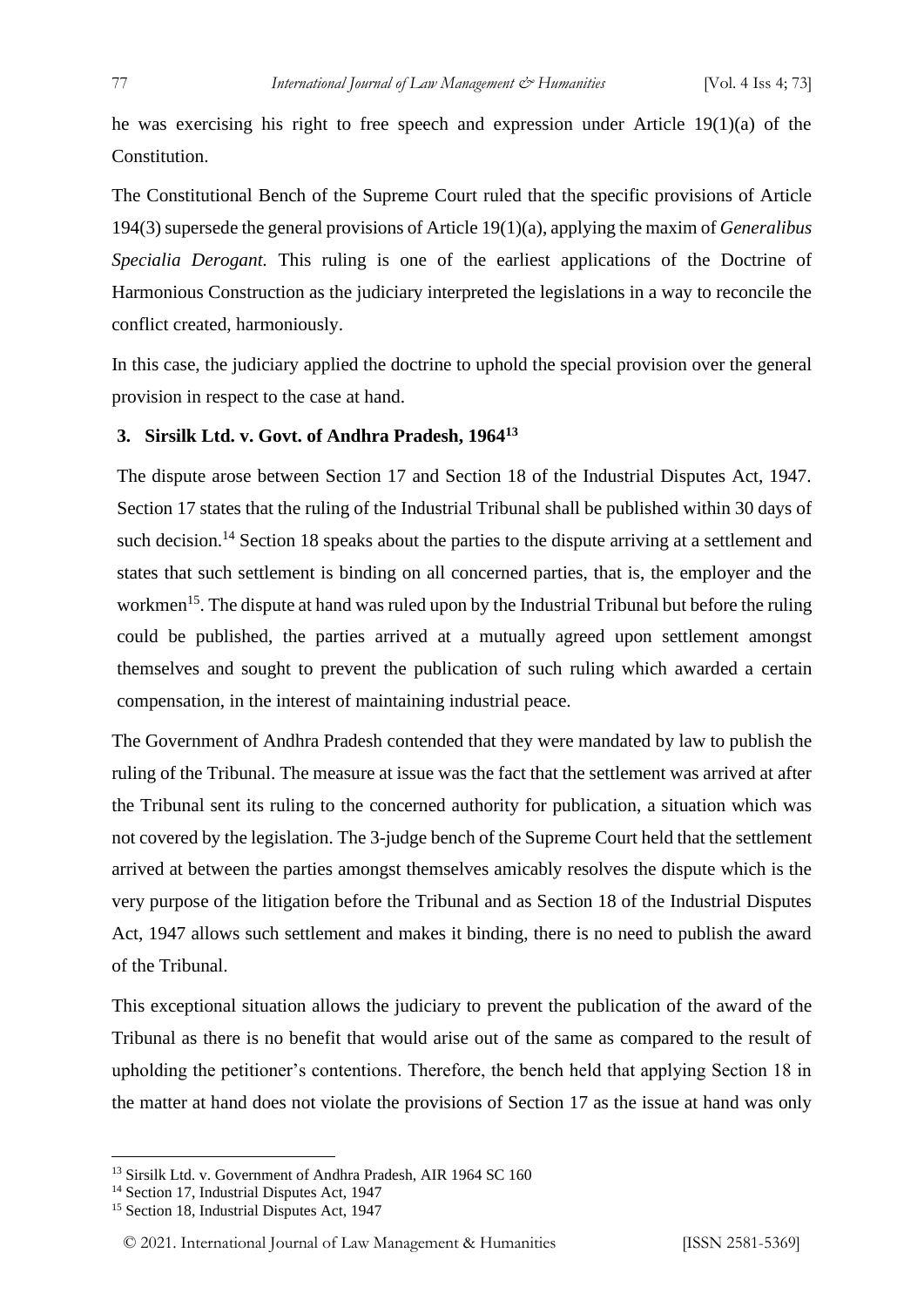in regard to the timeline of events.

This case is a stellar example of how in the event of a prima facie conflicting set of provisions, the conflict can be circumvented by applying the Doctrine of Harmonious Construction, which allows the judiciary to uphold one provision without violating the other by simply interpreting the facts in a way to diminish the need to apply the conflicting provision of Section 17.

The above explained three landmark judgements display three different situations where the Doctrine of Harmonious Construction is applied in varying ways. The first case of Venkataramana Devaru v. State of Mysore illustrates the application of the Doctrine in a way where one provision is held up against the other in a manner where one provision is applicable in its entirety and the other is applicable in part. The second case of M. S. M Sharma v. Krishna Sinha demonstrates the application of the Doctrine in a way that the specific provisions completely supersedes the general provision and thereby nullifying the general provision in the dispute at hand. The third case of Sirsilk Ltd. v. Govt. of Andhra Pradesh sets out the application of the Doctrine in a manner where the facts are interpreted in a way where the conflict does not arise at all by painting the situation in a light that circumvents the need to apply one provision and therefore the other provision is upheld in its entirety without violating the former. This diverse set of cases brilliantly highlights the relevance of the Doctrine of Harmonious Construction and the wide applicability of it in our legal system.

## **IV. PERSONAL OPINION**

The Indian Legal System is one of the largest sets of legislations and hence conflicts are bound to arise. The legislations have several loopholes and lacunae, some unintentional due to the sheer volume of legislations applicable in India, and some intentional, to be exploited by the corrupt officials in office and the well – connected sect of society which often controls the large industries. These lacunae result out of ignorance of the legislature, genuine faux pas and intentionally constructed misconstructions. As a result of this, the judiciary is bound of to have an unfortunate bounty of cases where the provisions of different legislatures contravene each other and call for the application of the Doctrine of Harmonious Construction. Applying this Doctrine is not easy as it requires interpretation and insight of a higher order to be able to manoeuvre the lacunae without violating the integrity of any legislation and the sanctity of our legal system. As India follows the common law system, judicial precedents are a major source of law and hence the decisions of the court have wide spread implications and repercussions. This forces the judiciary to walk the thin line of the conflict to harmoniously interpret the various legislations and their provisions.